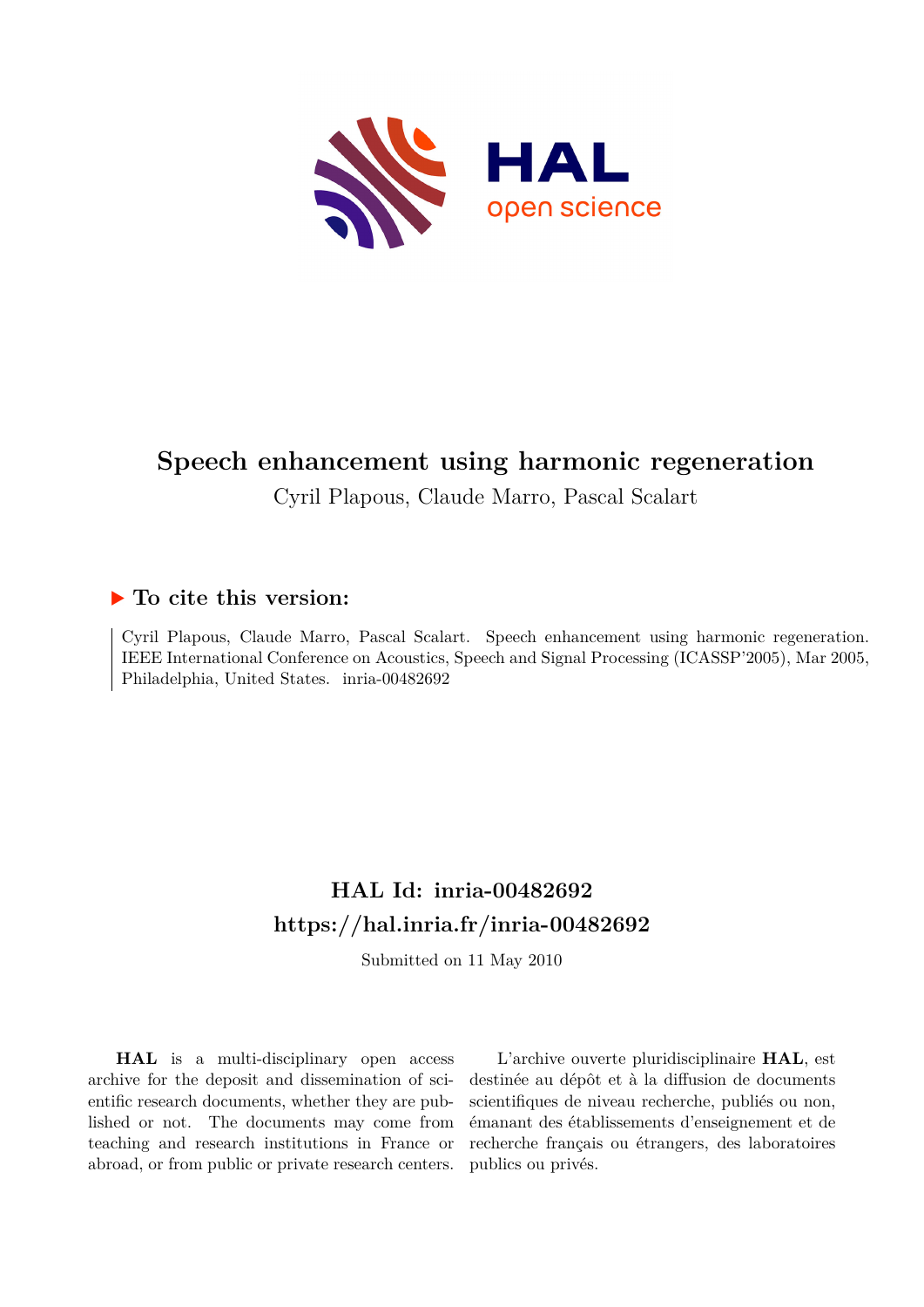# **SPEECH ENHANCEMENT USING HARMONIC REGENERATION**

*Cyril Plapous* <sup>1</sup> *, Claude Marro* <sup>1</sup> *, Pascal Scalart* <sup>2</sup>

 $1$  France Télécom - TECH/SSTP, 2 Avenue Pierre Marzin, 22307 Lannion Cedex, France <sup>2</sup> ENSSAT - LASTI, 6 Rue de Kerampont, B.P. 447, 22305 Lannion Cedex, France E-mail: cyril.plapous,claude.marro@francetelecom.com; pascal.scalart@enssat.fr

# **ABSTRACT**

This paper addresses the problem of single microphone speech enhancement in noisy environments. Common short-time noise reduction techniques introduce harmonic distortion in enhanced speech because of the non reliability of estimators for small signalto-noise ratios. We propose a new method called Harmonic Regeneration Noise Reduction technique which solves this problem. A fully harmonic signal is calculated based on the distorted signal using a non-linearity to regenerate harmonics in an efficient way. This artificial signal is then used to compute a suppression gain able to preserve the speech harmonics. This method is theoretically analyzed, then objective and formal subjective results are given and show a significant improvement compared to classical noise reduction techniques.

## **1. INTRODUCTION**

The problem of enhancing speech degraded by additive noise, when only the noisy speech is available, has been widely studied in the past and is still an active field of research. Noise reduction is useful in many applications such as voice communication and automatic speech recognition where efficient noise reduction techniques are required. In [1] is presented an unified view of the main single microphone noise reduction techniques where the noise reduction process relies on the estimation of a short-time suppression gain which is a function of the Signal-to-Noise Ratio (SNR) for each frequency bin. As a consequence, the performance (tradeoff between distortions and noise reduction) of the noise reduction technique depends on the quality of the SNR estimator. One major limitation that exists in common short-time suppression techniques is that they are unable to enhance speech harmonics where the SNR is small. Notice that in most of spoken languages, voiced sounds represent a large amount of the pronounced sounds. Then it is very interesting to overcome this limitation. For each frequency bin, an harmonic with an unfavorable local SNR is suppressed by the noise reduction algorithm because it considers that no speech signal is present. This phenomenon appears because the suppression gain is computed only based on *a posteriori* measures. Finally, common noise reduction algorithms suppress some harmonics existing in the original signal and then the enhanced signal sounds degraded.

To overcome this problem, we propose a new method, called Harmonic Regeneration Noise Reduction (HRNR) technique, that takes into account the harmonic characteristic of speech. In this approach, the output signal of a common noise reduction technique (with missing or degraded harmonics) is further processed to create an artificial signal where the missing harmonics have been automatically regenerated. Then this artificial signal is used to compute a suppression gain that will preserve all the harmonics. An analysis of HRNR technique behavior is proposed and results are given in terms of objective and subjective measures in the context of voice communication.

### **2. CLASSICAL NOISE REDUCTION RULE**

In the classical additive noise model, the noisy speech is given by  $x(t) = s(t) + n(t)$  where  $s(t)$  and  $n(t)$  denote the speech and the noise signal, respectively. Let  $S(p, \omega_k)$ ,  $N(p, \omega_k)$  and  $X(p, \omega_k)$ designate the  $\omega_k$  spectral component of short-time frame p of the speech  $s(t)$ , the noise  $n(t)$  and the noisy speech  $x(t)$ , respectively. The quasi-stationarity of the speech is assumed over the duration of the analysis frame. The noise reduction process consists in the application of a spectral gain  $G(p, \omega_k)$  to each short-time spectrum value  $X(p, \omega_k)$ . In practice, the spectral gain requires the evaluation of two parameters. The *a posteriori* SNR is the first parameter given by

$$
SNR_{post}(p,\omega_k) = \frac{|X(p,\omega_k)|^2}{E\{|N(p,\omega_k)|^2\}}
$$
(1)

where E is the expectation operator. The *a priori* SNR, which is the second parameter of the noise suppression rule is expressed as

$$
SNR_{prio}(p,\omega_k) = \frac{E\{|S(p,\omega_k)|^2\}}{E\{|N(p,\omega_k)|^2\}}.
$$
 (2)

In practical implementations of speech enhancement systems, the power spectrum density of the speech  $|S(p, \omega_k)|^2$  and the noise  $|N(p, \omega_k)|^2$  are unknown as only the noisy speech is available. Then, both the *a posteriori* SNR and the *a priori* SNR have to be estimated. The noise power spectral density is estimated during speech pauses using the classical recursive relation

$$
\hat{\gamma}_{nn}(p,\omega_k) = \lambda \hat{\gamma}_{nn}(p-1,\omega_k) + (1-\lambda)|X(p,\omega_k)|^2 \qquad (3)
$$

where  $0 < \lambda < 1$  is the smoothing factor. Then the two estimated SNRs can be computed as follows

$$
S\hat{N}R_{post}(p,\omega_k) = \frac{|X(p,\omega_k)|^2}{\hat{\gamma}_{nn}(p,\omega_k)},
$$
\n(4)

$$
S\hat{N}R_{prio}(p,\omega_k) = \beta \frac{|\hat{S}(p-1,\omega_k)|^2}{\hat{\gamma}_{nn}(p,\omega_k)}
$$
  
+ (1 - \beta) P[S\hat{N}R (p, \omega\_k) - 1] (5)

where P denotes the half-wave rectification and 
$$
\hat{S}(p-1,\omega_k)
$$
 is

the estimated speech spectrum at previous frame. The estimator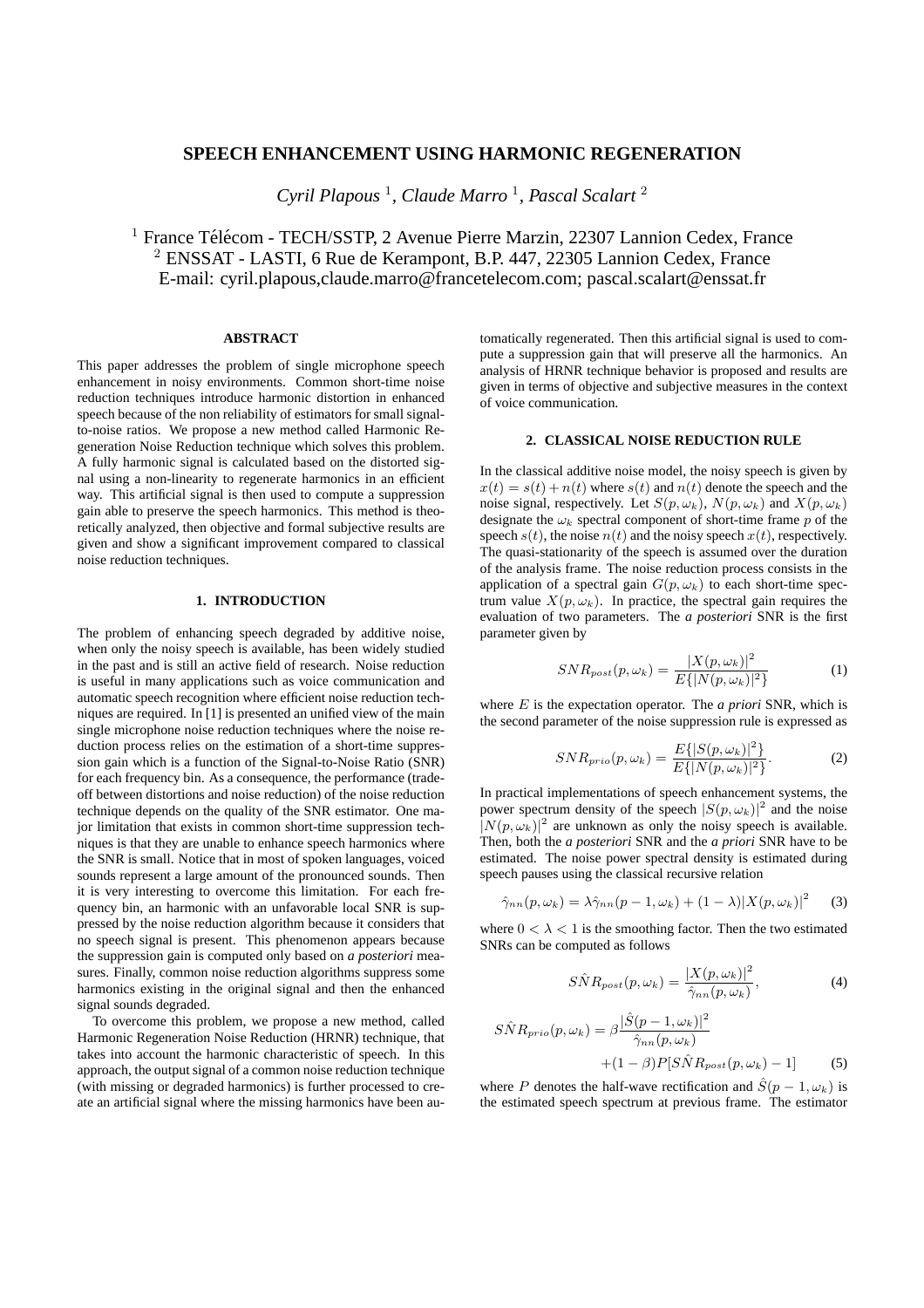of the *a priori* SNR described by (5) corresponds to the so-called decision-directed approach [2, 3] with a behavior controlled by the parameter  $\beta$  (typically  $\beta = 0.98$ ). The multiplicative gain function  $G(p, \omega_k)$  is obtained by

$$
G(p,\omega_k) = g(S\hat{N}R_{prio}(p,\omega_k), S\hat{N}R_{post}(p,\omega_k))
$$
 (6)

and the resulting speech spectrum is estimated as follows

$$
\hat{S}(p,\omega_k) = G(p,\omega_k)X(p,\omega_k). \tag{7}
$$

The function  $q$  can be the different gain functions proposed in the literature (*e.g.* amplitude and power spectral subtraction, Wiener filtering, *etc.*) [1, 2, 4] and especially can be replaced by the Two-Step Noise Reduction approach proposed in [5]. For the following, the function  $q$  corresponds to the Wiener filter, and then

$$
G(p,\omega_k) = \frac{S\hat{N}R_{prio}(p,\omega_k)}{1 + S\hat{N}R_{prio}(p,\omega_k)}.
$$
 (8)

#### **3. SPEECH HARMONIC REGENERATION**

The output signal  $\hat{S}(p,\omega_k)$ , or  $\hat{s}(t)$  in the time domain, obtained by the noise reduction technique presented in the previous section suffers from distortions. In fact some harmonics have been considered as noise only components and then have been suppressed. We propose to process this signal to create a fully harmonic signal where all the missing harmonics are regenerated. This will be called the speech harmonic regeneration step.

### **3.1. Principle of harmonic regeneration**

There exists a simple and efficient way to restore signal harmonics, it consists in applying a non-linear function  $NL$  (absolute value, minimum or maximum relative to a threshold, *etc.*) to the time signal. Then the artificially restored signal  $s_{harmo}(t)$  is obtained by

$$
s_{harmo}(t) = NL(\hat{s}(t)).
$$
\n(9)

Notice that the restored harmonics of  $s_{harmo}(t)$  are created at the same positions as the clean speech ones. This very interesting and important characteristic is implicitly assured because a nonlinearity in the time domain is used to restore them. For illustration, Fig. 1 shows the typical behavior and the interest of the non-linearity. Figure 1.(a) represents a reference frame of voiced clean speech. Figure 1.(b) represents the same frame after being corrupted by noise and enhanced by the noise reduction technique presented in section 2. It appears clearly that some harmonics have been completely suppressed or severely degraded. Figure 1.(c) represents the artificially restored frame obtained using (9). It can be shown that the non-linearity applied to the signal  $\hat{s}(t)$  has successfully restored the suppressed or degraded harmonics.

The signal  $s_{harmo}(t)$  possesses very useful information that can be exploited to compute a new suppression gain which will be able to preserve all the harmonics of the speech signal. The new suppression gain,  $G_{harmo}(p, \omega_k)$ , which preserves the harmonics is computed as follows

$$
G_{harmo}(p,\omega_k) = h(S\hat{N}R_{harmo}(p,\omega_k), S\hat{N}R_{post}(p,\omega_k)),
$$
\n(10)

where

$$
S\hat{N}R_{harmo}(p,\omega_k) = \frac{\rho |\hat{S}(p,\omega_k)|^2 + (1-\rho)|S_{harmo}(p,\omega_k)|^2}{\hat{\gamma}_{nn}(p,\omega_k)}.
$$
\n(11)



**Fig. 1**: Effect of the non-linearity on a voiced frame. (a) Clean speech spectrum; (b) Enhanced speech spectrum after classical suppression rule; (c) Restored speech spectrum after harmonic regeneration.

The function  $h$  can be the different gain functions proposed in the literature (*e.g.* amplitude and power spectral subtraction, Wiener filtering, *etc.*) [1, 2, 4]. The  $\rho$  parameter is a constant used to control the mixing level of  $|\hat{S}(p,\omega_k)|^2$  and  $|S_{harmo}(p,\omega_k)|^2$  depending on the chosen non-linear function (typically  $0 < \rho < 1$ ). This mixing is necessary because the harmonic function is able to restore harmonics at the desired frequencies, but with biased amplitudes. Finally, the resulting speech spectrum is estimated as follows

$$
\hat{S}(p,\omega_k) = G_{harmo}(p,\omega_k) X(p,\omega_k). \tag{12}
$$

The suppression gain  $G_{harmo}(p, \omega_k)$  has the ability to preserve the harmonics suppressed by most of the common algorithms, and then avoids distortions.

#### **3.2. Analysis of harmonic regeneration**

To analyze the harmonic regeneration step, we will focus on a particular non-linearity, without loss of generality, the maximum  $(Max)$  relative to zero. Replacing the non-linear function  $NL$  by the  $Max$  function in (9), it follows

$$
s_{harmo}(t) = Max(\hat{s}(t), 0) = \hat{s}(t)p(\hat{s}(t))
$$
\n(13)

where  $p(t)$  is defined as

$$
p(t) = \begin{cases} 1 & \text{if } t > 0 \\ 0 & \text{if } t < 0. \end{cases} \tag{14}
$$

Figure 2 represents a frame of the voiced speech signal  $\hat{s}(t)$  (dotted line) and the corresponding  $p(\hat{s}(t))$  signal (dashed line). Notice that this signal is scaled to make the figure clearer. If we analyze this figure, we notice that the  $p(\hat{s}(t))$  signal resumes to a repetition of an elementary waveform (solid line) with a periodicity  $T$ , corresponding to the voiced speech pitch. Since the quasi-stationarity of the speech is assumed over the frame duration, the Fourier transform (FT) of  $p(\hat{s}(t))$  reduces to the sampling, by step of  $\frac{1}{T}$ , of the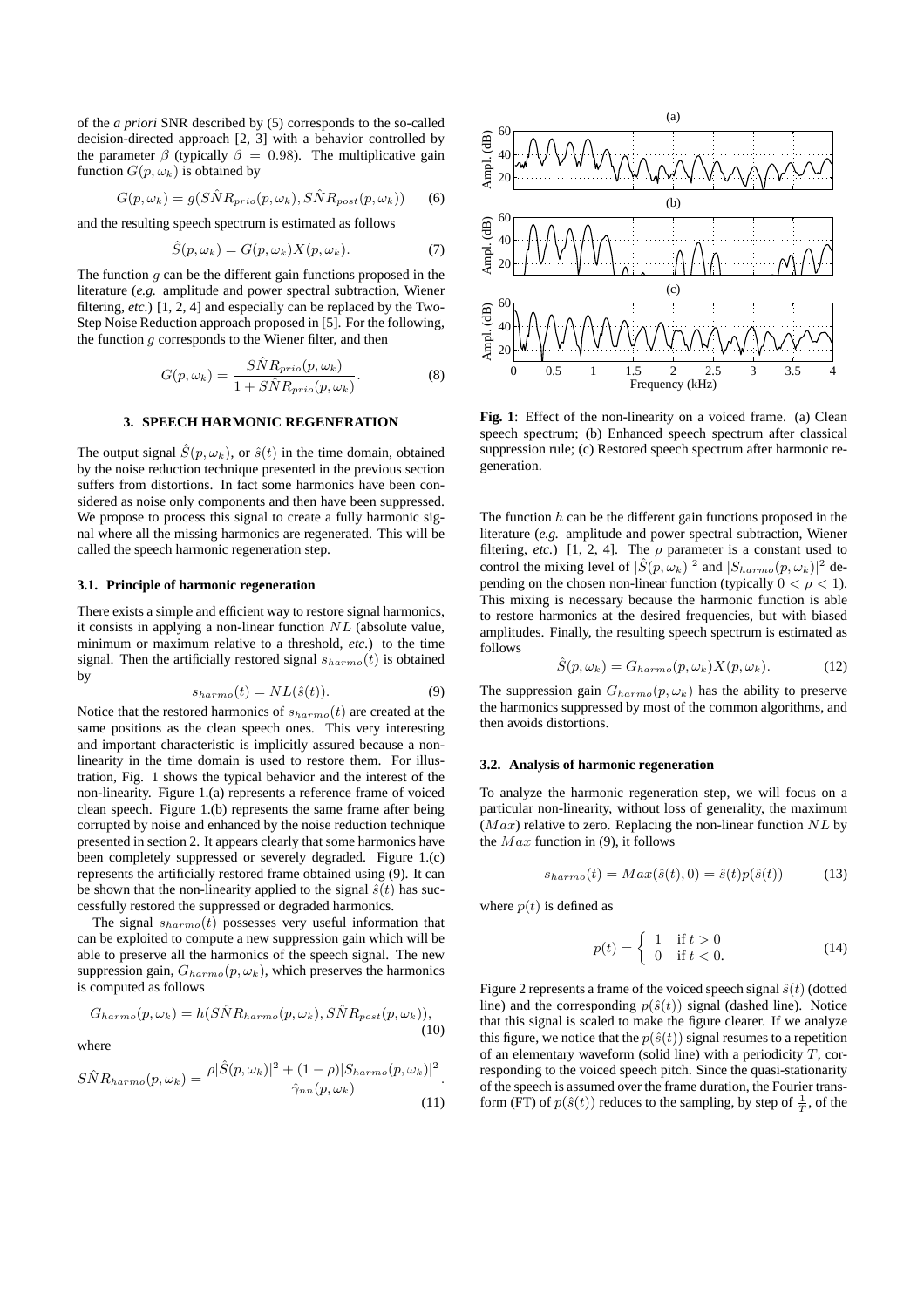

**Fig. 2**: Voiced speech frame  $\hat{s}(t)$  (dotted line) and associated scaled  $p(\hat{s}(t))$  signal (dashed line). Repeated elementary waveform (solid line).

FT of the elementary waveform:

$$
FT(p(\hat{s}(t))) = \frac{1}{T} \sum_{m=-\infty}^{\infty} R\left(\frac{m}{T}\right) \delta\left(f - \frac{m}{T}\right) \tag{15}
$$

where f denotes the continuous frequency and  $R(\frac{m}{T})$  is the Fourier transform (FT) of the elementary waveform taken at discrete frequency  $\frac{m}{T}$ . Finally, using (13), the FT of  $s_{harmo}(t)$  can be written as

$$
FT(s_{harmo}(t)) = FT(\hat{s}(t)) * \frac{e^{-j\theta}}{T} \sum_{m=-\infty}^{\infty} R\left(\frac{m}{T}\right) \delta\left(f - \frac{m}{T}\right)
$$
\n(16)

where  $\theta$  is the phase at origin. So the spectrum of the restored signal,  $s_{harmo}(t)$ , is a convolution between the spectrum of  $\hat{s}(t)$ , signal enhanced by the classical rule, and an harmonic comb. This one has the same fundamental frequency as the frame of voiced speech signal processed which explains the phenomenon of harmonic regeneration. The main advantage of this method is its simplicity to restore speech harmonics at desired positions.

#### **4. EXPERIMENTAL RESULTS**

In the following, the technique presented in section 2 will be referred as Classical Noise Reduction (CNR) technique and the associated suppression gain is the Wiener filter  $(g$  in section 2), expressed by (8). For the proposed HRNR technique, the two associated suppression gains are also expressed by  $(8)$  ( $q = h, cf.$  section 3). The chosen non-linear function is the maximum  $(Max)$  relative to zero, *cf.* (13). The mixing parameter  $\rho$  used in (11) is set to 0.5.

### **4.1. Illustration of HRNR behavior**

Figure 3 shows three spectrograms, Fig. 3.(a) represents the noisy speech corrupted by car noise (SNR=12dB) and Fig. 3.(b) and Fig. 3.(c) represent the noisy speech enhanced using CNR technique and using the proposed HRNR technique, respectively. Notice that no threshold is used to constraint the noise reduction filter in these two cases to make the spectrograms clearer. It appears that many harmonics can be preserved using HRNR technique whereas they are suppressed with CNR technique. So, to take into account the voiced characteristic of speech makes it possible to enhance harmonics completely degraded by noise.



**Fig. 3**: Speech spectrograms. (a) Noisy speech corrupted by car noise at 12dB SNR; (b) Noisy speech enhanced by CNR technique; (c) Noisy speech enhanced by HRNR technique.

#### **4.2. Objective results**

Figure 4 shows the cepstral distance (CD) between clean speech and speech enhanced by CNR technique, Fig. 4.(a), and speech enhanced by HRNR technique, Fig. 4.(b), respectively. The noisy speech to enhance is the same as in Fig. 3.(a). The CD is a degradation measure correlated with subjective tests. The CD for HRNR technique is much smaller than for CNR technique, therefore the HRNR technique introduces less distortions than the CNR one. Notice that in Fig. 4, high peaks are located in low energy zones and then correspond to low perceptually important zones (*cf.* Fig. 3). Finally, this results in a better quality of the enhanced speech.



**Fig. 4**: Cepstral distances (CD) between clean speech and (a) speech enhanced by CNR technique and (b) speech enhanced by HRNR technique, respectively.

The input SNRs of noisy speech and the corresponding segmental SNR improvements obtained by CNR and HRNR techniques

(a)